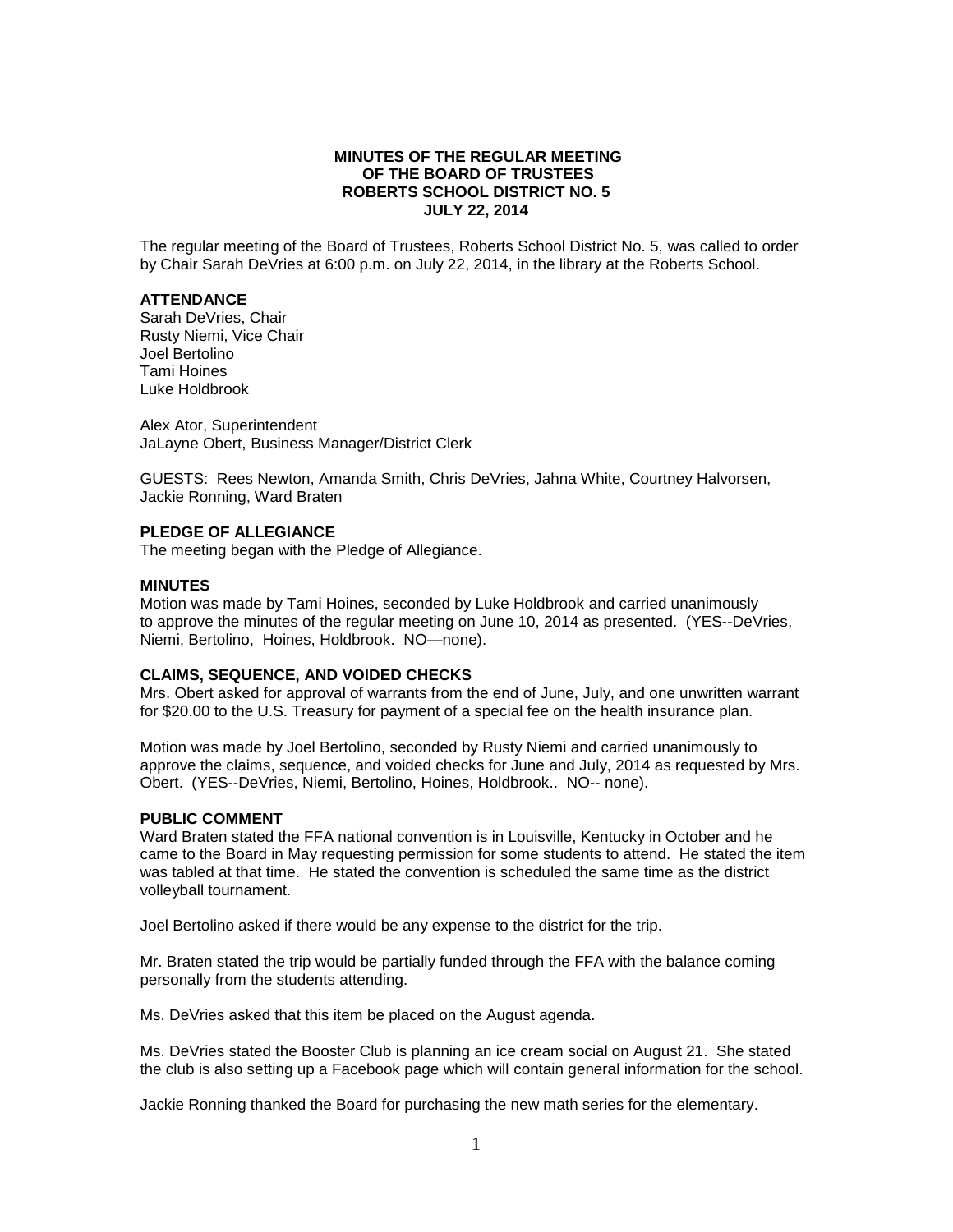### **PERSONNEL**

COACHING RECOMMENDATIONS – Mr. Ator stated we currently have no applications for the head high school volleyball coaching position. He stated Jackie Ronning has agreed to be the head junior high volleyball coach and recommended the Board approve the hire.

Motion was made by Joel Bertolino, seconded by Tami Hoines and carried unanimously to hire Jackie Ronning as the head junior high volleyball coach at the stipend rate of \$1350. (YES— DeVries, Niemi, Bertolino, Hoines, Holdbrook. NO—none).

Mr. Ator stated Stacie Nardinger has agreed to be the assistant high school volleyball coach but is not interested in being the head coach. He recommended the Board approve that hire.

Motion was made by Rusty Niemi, seconded by Luke Holdbrook and carried unanimously to hire Stacie Nardinger as assistant high school girls' volleyball coach at the stipend rate of \$1650. (YES—DeVries, Niemi, Bertolino, Hoines, Holdbrook. NO—none).

ATHLETIC DIRECTOR OPENING -- Mr. Ator stated individuals interested in the Athletic Director position include Chris DeVries and himself and he declined to make a recommendation as he is personally involved.

Motion was made by Joel Bertolino, seconded by Rusty Niemi and carried unanimously to hire Alex Ator as Athletic Director at a yearly stipend of \$3400. (YES—DeVries, Niemi, Bertolino, Hoines, Holdbrook. NO—none).

BUS DRIVER OPENING – Mr. Ator stated we received an application from Rick Sederberg, Jr. for the bus driver position and recommended we hire him for that position at \$16.75 per hour. He stated Mr. Sederberg already has his bus driver certification.

He stated Mr. Sederberg will continue to work his custodial position for 25 hours per week.

Motion was made by Luke Holdbrook, seconded by Joel Bertolino and carried unanimously to hire Rick Sederberg (Richard Sederberg Jr.) for the bus driver position at \$16.75 per hour. (YES—DeVries, Niemi, Bertolino, Hoines, Holdbrook. NO—none).

Mr. Ator stated Roly DeVries has asked to change his contract with the district and drive only the morning route in August, September, October, April, and May and both routes in November, December, January, February and March.

Mr. Ator stated Mr. DeVries has spoken to Rod Melton about filling in on the evening route. He asked the Board if they would rather one person fill the spot or give all the substitutes an opportunity to rotate through the position.

Mr. Holdbrook stated he would rather see all the substitutes have an opportunity to rotate the position.

Mr. Ator stated the substitute rate for route drivers is \$11 per hour and he would like the rate for this position to be \$15 per hour.

Motion was made by Luke Holdbrook, seconded by Joel Bertolino and carried unanimously to have the bus driver substitutes rotate filling in Mr. DeVries's evening route in August, September, October, April and May and be paid at the rate of \$15 per hour. (YES—DeVries, Niemi, Bertolino, Hoines, Holdbrook. NO—none)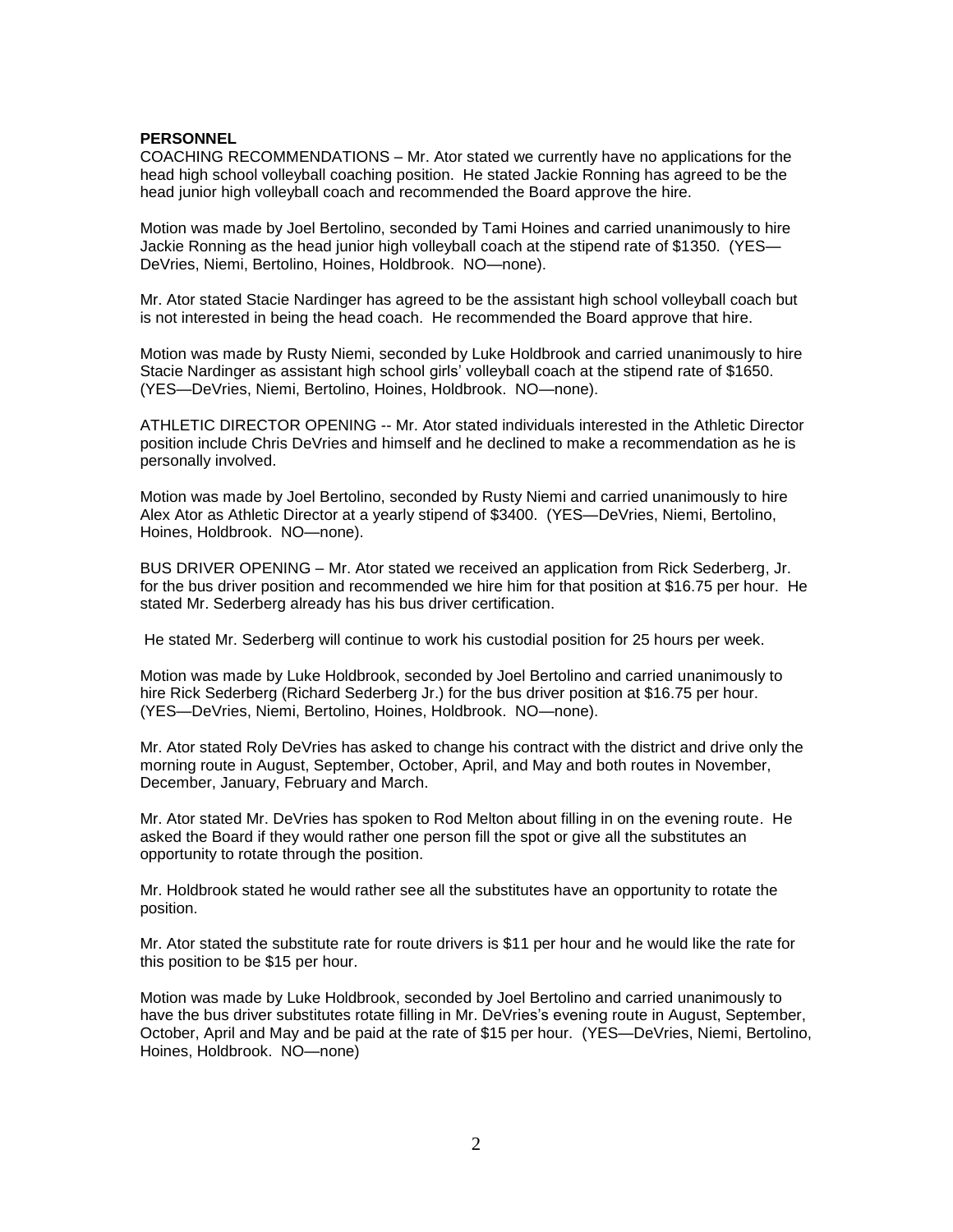ASSISTANT COOK OPENING – Mr. Ator stated we received three applications for the two day per week assistant cook position and he will set up interviews for those applicants with him and Joanne Stark.

Mr. Holdbrook stated he could be available for the interviews if needed.

Mr. Ator stated he would like to start the position off on a probationary basis at \$10.50 per hour with an increase to \$11 per hour after sixty days.

# **NEW BUSINESS**

ADMINISTRATIVE NEGOTIATIONS – Mr. Bertolino stated negotiations with the administrative staff (other than the superintendent) have been completed. He recommended the Board approve contract renewal with a 2.5% increase. Motion was made by Tami Hoines, seconded by Luke Holdbrook and carried unanimously to approve the administrative negotiations with renewal of contracts with a 2.5% salary increase. (YES—DeVries, Niemi, Bertolino. Hoines, Holdbrook. NO—none).

HOME SCHOOL ACTIVITY PARTICIPATION – Mr. Ator stated he has been asked by a community member about activity participation at the high school level for a home school student. He stated the MHSA policy requires a student to be enrolled in classes twenty hours per week and in regular attendance in the building ten hours per week at the school where the student participates. He added the easiest way to accommodate that is have the student taking classes in the building four hours per day so they quality as a  $\frac{1}{2}$  time student and are no longer considered a home school student.

Mr. Ator stated if the district were to allow home school students to enroll and participate in activities, it should be done from the seventh grade through high school. He added eighth grade students can participate at the high school level so it would definitely have to be in place at that level.

Ms. DeVries stated we don't want to deny participation to any child and asked if we need to adopt a policy.

Mr. Ator stated he would draft a policy starting at the seventh grade level for first reading at the August meeting. He stated if we do adopt such a policy, he would like permission to send a letter to all home school parents in the district.

SCHOOL LUNCH PRICES – Mr. Ator stated it has been a few years since the district raised prices for school lunches. He stated our prices are lower than called for by USDA and he would like to see small increases to get us where we need to be and take some of the pressure off the General Fund. He recommended the prices be increased by \$.25 from \$2.00, \$2.25, and \$3.00 to \$2.25, \$2.50, and \$3.25.

Mr. Ator stated the increase could result in more families completing the application for free and reduced meals, which helps with some of our funding.

Motion was made by Joel Bertolino, seconded by Luke Holdbrook and carried unanimously to raise the price of school lunch by \$.25 at all levels to \$2.25, \$2.50, and \$3.25. (YES—DeVries, Niemi, Bertolino. Hoines, Holdbrook. NO—none).

# **OLD BUSINESS**

CLASS SCHEDULE – Mr. Ator stated he made a few changes to the class schedule that was put together in the spring and feels it is as good as it gets at this point. He stated this is an eight period schedule with no study halls and we could look at a seven period schedule with the last ½ hour scheduled as study hall. He added students not only have one less subject, teachers have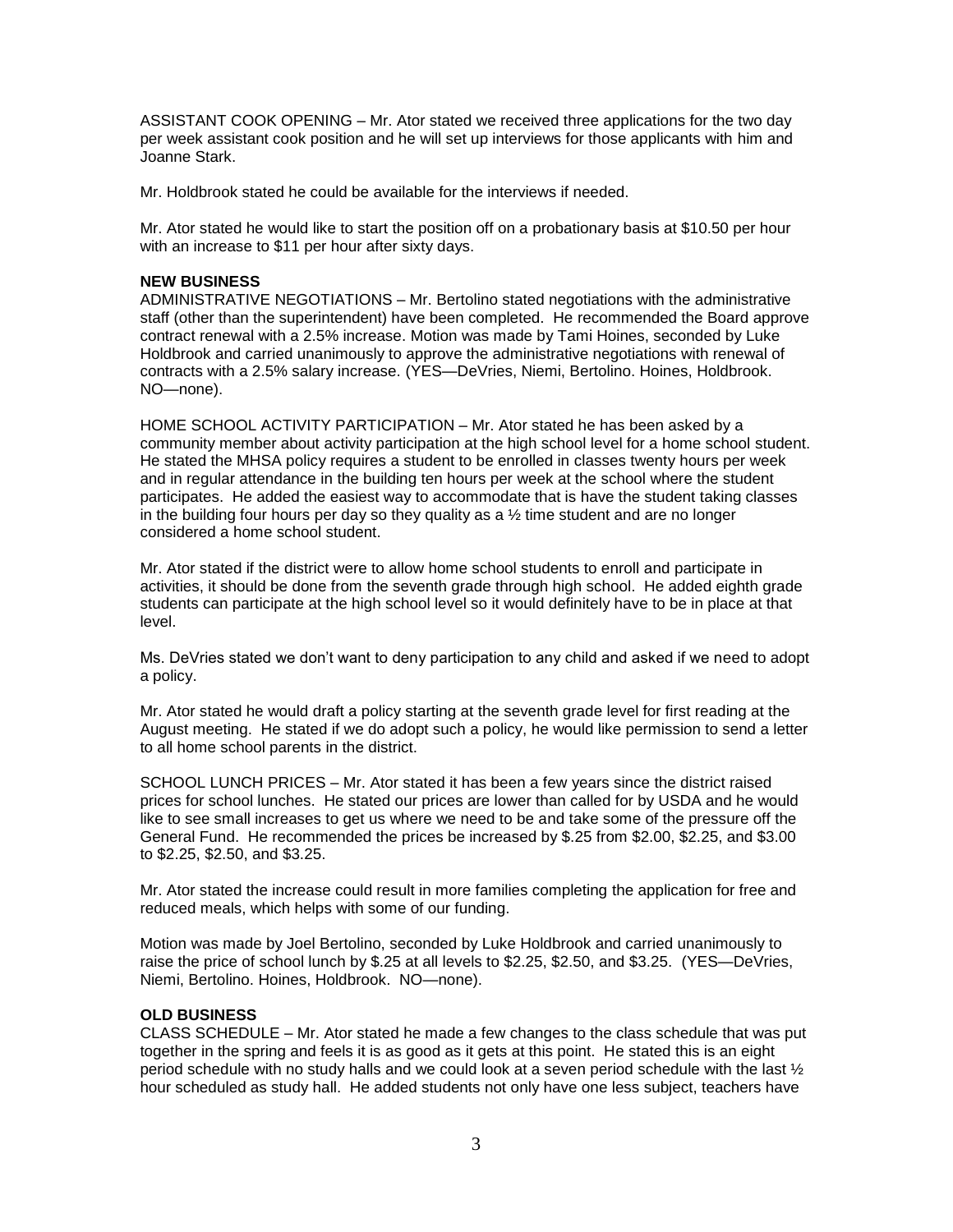one less class to prep for. He stated he could put together a new schedule with that format or we can go with the schedule that was drafted earlier.

Mr. Niemi asked how long it would take Mr. Ator to put together a new schedule. Mr. Ator stated it would probably take between eight and twelve hours.

Mr. Bertolino stated if Mr. Ator has ideas and input on the schedule he would like to see them.

Motion was made by Rusty Niemi, seconded by Luke Holdbrook and carried unanimously to table a decision on the class schedule until Mr. Ator has an opportunity to work on a new one. (YES— DeVries, Niemi, Bertolino. Hoines, Holdbrook. NO—none).

CLASSIFIED STAFF NEGOTIATIONS – Ms. DeVries stated negotiations with the classified staff have been completed with the agreement the staff receive a raise of \$.30 per hour.

Motion was made by Joel Bertolino, seconded by Luke Holdbrook and carried unanimously to approve raising wages for classified staff by \$.30 per hour. (YES—DeVries, Niemi, Bertolino. Hoines, Holdbrook. NO—none).

CERTIFIED STAFF NEGOTIATIONS – Mr. Bertolino stated negotiations with the certified staff have been completed with agreement on the continued payment of single coverage health insurance and the granting of steps (and lanes where applicable) for teachers.

Motion was made by Tami Hoines, seconded by Rusty Niemi and carried unanimously to approve negotiations with the certified staff to grant them steps (and lanes if applicable) and full payment of single coverage health insurance. (YES—DeVries, Niemi, Bertolino. Hoines, Holdbrook. NO none).

Mr. Bertolino stated it was also agreed to grant a one day extended contract for the counselor for completion of work after school gets out.

Mr. Ator recommended extensions to contracts be dealt with the same as extra-curricular contracts and paid out after completion of the extension rather than figured in the base contract.

Motion was made by Joel Bertolino, seconded by Luke Holdbrook and carried unanimously to grant a one day extension to Stacie Nardinger's contract to allow for records completion to be paid out upon completion of the additional day. (YES—DeVries, Niemi, Bertolino. Hoines, Holdbrook. NO—none).

Motion was made by Tami Hoines, seconded by Rusty Niemi and carried unanimously to approve a fifteen (15) day extension to Ward Braten's contract to allow him to participate in FFA events during the summer and to be paid out at the completion of the extension. (YES—DeVries, Niemi, Bertolino. Hoines, Holdbrook. NO—none).

FOOTBALL COOPERATIVE – Mr. Ator stated in working with the football co-op, a couple of items have come up. He stated he would like to see there be a set number of players necessary to have a junior high football program and if that number isn't met, we don't run the program.

Clark Begger stated there are currently six boys interested in playing.

Mr. Ator stated the Red Lodge Board of Trustees took a straw vote and they would accept our students for junior high football. He stated if the decision isn't made now, our students will probably miss the first week of practice.

Mr. Bertolino asked where the limit would be to run the program.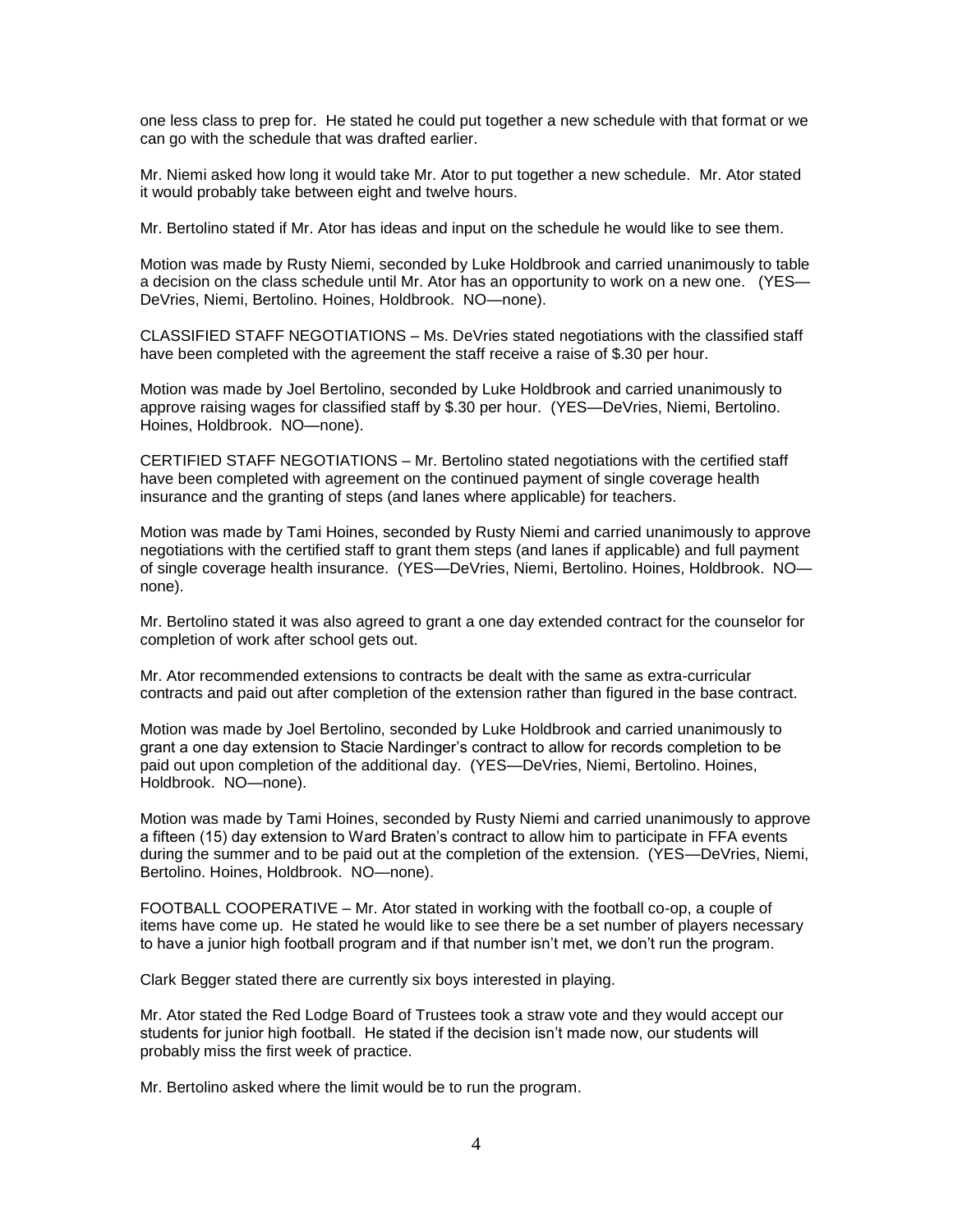Mr. Ator stated Jerry Thompson from Rapelje says their policy calls for 10 players, with four or more from the upper grades. He added after two years without a program, Rapelje decided to coop with Reed Point. He stated we need to have these tough conversations to do what is best for the students.

Mr. Ator stated with the high school football co-op with Red Lodge, they are not willing to budge on their policies and our students will have to abide by their policies. He stated examples are they don't allow home school students to participate and they have mandatory random drug testing. He stated some of our policies may be stricter than Red Lodge's and the athletes would have to abide by the strictest policy.

Mr. Ator stated if the junior high students go to Red Lodge to play, we'll have to provide transportation. He stated Red Lodge doesn't have any coaching vacancies now but at some point, he would like to see the bus driver work as an assistant coach. He added the driver would be responsible for communicating with the coach.

Mr. Ator stated there is a meeting scheduled with junior high players and parents on August 4 to see where the numbers fall so he should have some answers before the August 12 meeting.

## **SUPERINTENDENT REPORT**

CURRICULUM ADOPTION PROCEDURE – Mr. Ator stated he included copies of the curriculum adoption procedure from the Board policy book in the agenda material. He stated he would like to look at the history curriculum at the sixth grade level and will be doing that with Mr. Begger and Mrs. Halvorsen but all curriculum and textbooks have to be approved by the Board.

STAFF/STUDENT HANDBOOKS – Mr. Ator stated the staff and student handbooks both need to be updated but he would like to create a leadership team with representatives from different areas of the staff and perhaps from the students and Board to work together on those updates.

Mr. Bertolino stated he really likes that idea. Ms. DeVries stated it will be great to have input from different areas.

Mr. Holdbrook asked why a student would be asked to be on the team.

Mr. Ator stated they are our product and we need to hear their perspective on how the student body will feel about changes.

Ms. DeVries asked if there are policies that need to be looked at before school starts, such as attendance.

Mr. Ator stated he would recommend changing the policy to have an attendance committee made up of the superintendent, counselor, teachers of classes in which the student has excessive absences, and parents to review the student absences before it is brought to the Board. He stated that committee would come up with a plan to address the absences and if the student doesn't follow it, the Board has a pretty clear picture of the situation when it comes to them.

Ms. DeVries asked Mr. Ator to put this on the August agenda.

Courtney Halvorsen stated she would like to see eligibility enforced at the elementary level so those students participating in activities are held to the same standards as the junior high students. She stated that may result in elementary students bringing up their grades.

Mr. Ator stated that doesn't always work as some students can't do any better but he would look at that policy to include elementary.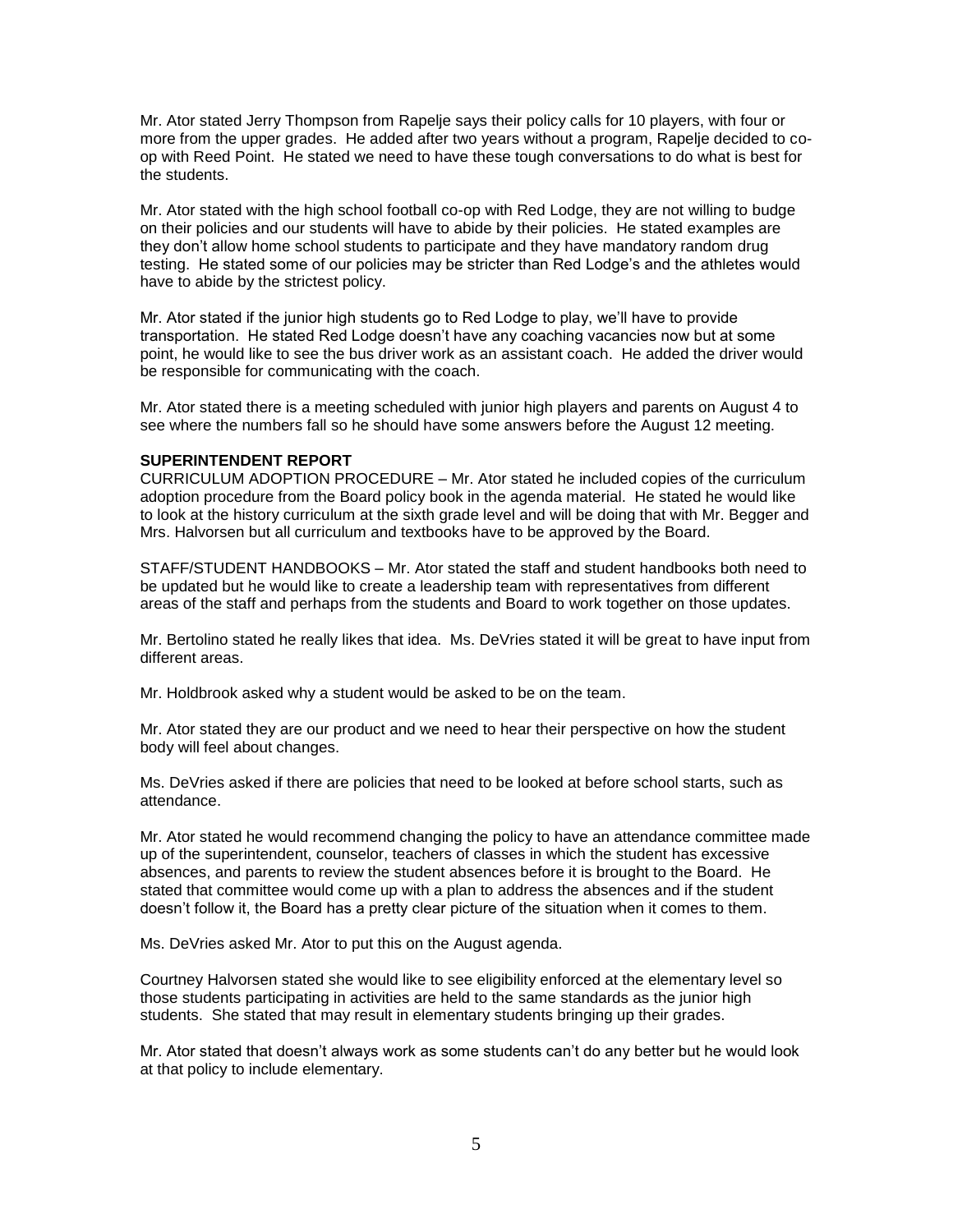Mr. Ator stated he did some research and found we legally can't keep an eighth grade student from advancing to high school, no matter what their grades. He stated we can make recommendations but if the parent wants the student to advance, we can't stop them.

COURSE CATALOG – Mr. Ator stated the course catalog will be the next thing to be reviewed after the handbooks.

### **RECESS**

Ms. DeVries called for a short recess at 7:50 p.m. and returned the meeting to regular session at 7:56 p.m.

EVALUATION PROCEDURE – Mr. Ator stated Senate Bill 275 includes requirements for evaluations and he would like to put together committees to work with him on evaluation tools at each level so we don't have to use the state model.

Ms. Hoines asked if the state will be requiring us to use the state model.

Mr. Ator stated not if we have our own tool. He stated he would like to come up with a model that isn't as cumbersome as the state's and also avoid costs when they decide to charge for theirs. He added he wants to keep evaluations for classified staff and coaches as simple as possible and would be willing to help the Board create an administrative evaluation tool.

E-GRANT TRAINING – Mr. Ator stated he attended training on the E-Grant system on July 16 and is waiting for a final password so he can submit the grant application.

DRIVER EDUCATION – Mr. Ator reported Adam Ruhnke is instructing Driver Education with 14 students. He stated he will have Mr. Ruhnke and the class write thank you notes to Archie Cochrane Ford for use of the vehicle and Ford roadside assistance for their help when the vehicle broke down.

WELCOME BACK PIR AND SOCIAL – Mr. Ator reported he and his wife are planning on having a barbecue for staff, coaches, and board members on either August 25 or 26, probably the 25<sup>th</sup>. He stated the Methodist Church is providing lunch for the staff on one of the PIR days and he would like to thank them for that.

Mr. Ator stated he would like to keep the format for the PIR days simple with round table and group discussions to identify needs of the staff and students and to create a discipline plan that is consistent with the entire staff.

Ms. DeVries asked if Mr. Ator wanted Board members to attend. Mr. Ator stated they are welcome to attend if they desire but it isn't necessary.

SUPERINTENDENT SCHEDULE – Mr. Ator stated the SAM conference is in Helena July 28-30 and it is a great meeting but he doesn't know if he can work out the schedule to go. He added the MCA Coaches Clinic is July 30 through August 1 and that is also great training but he really feels this year his time is best spent here.

Ms. DeVries stated he would be the best judge of what needs to be done.

Mr. Ator stated he would like to join the mentorship program with SAM (School Administrators of Montana). He stated the fee is \$500 but that pays not only the mentorship but also some conference fees. He added Mark Brajcich of Red Lodge would be his mentor.

Motion was made by Rusty Niemi, seconded by Luke Holdbrook and carried unanimously to approve paying \$500 to SAM for the mentorship program for Mr. Ator. (YES—DeVries, Niemi, Bertolino, Hoines, Holdbrook. NO—none).